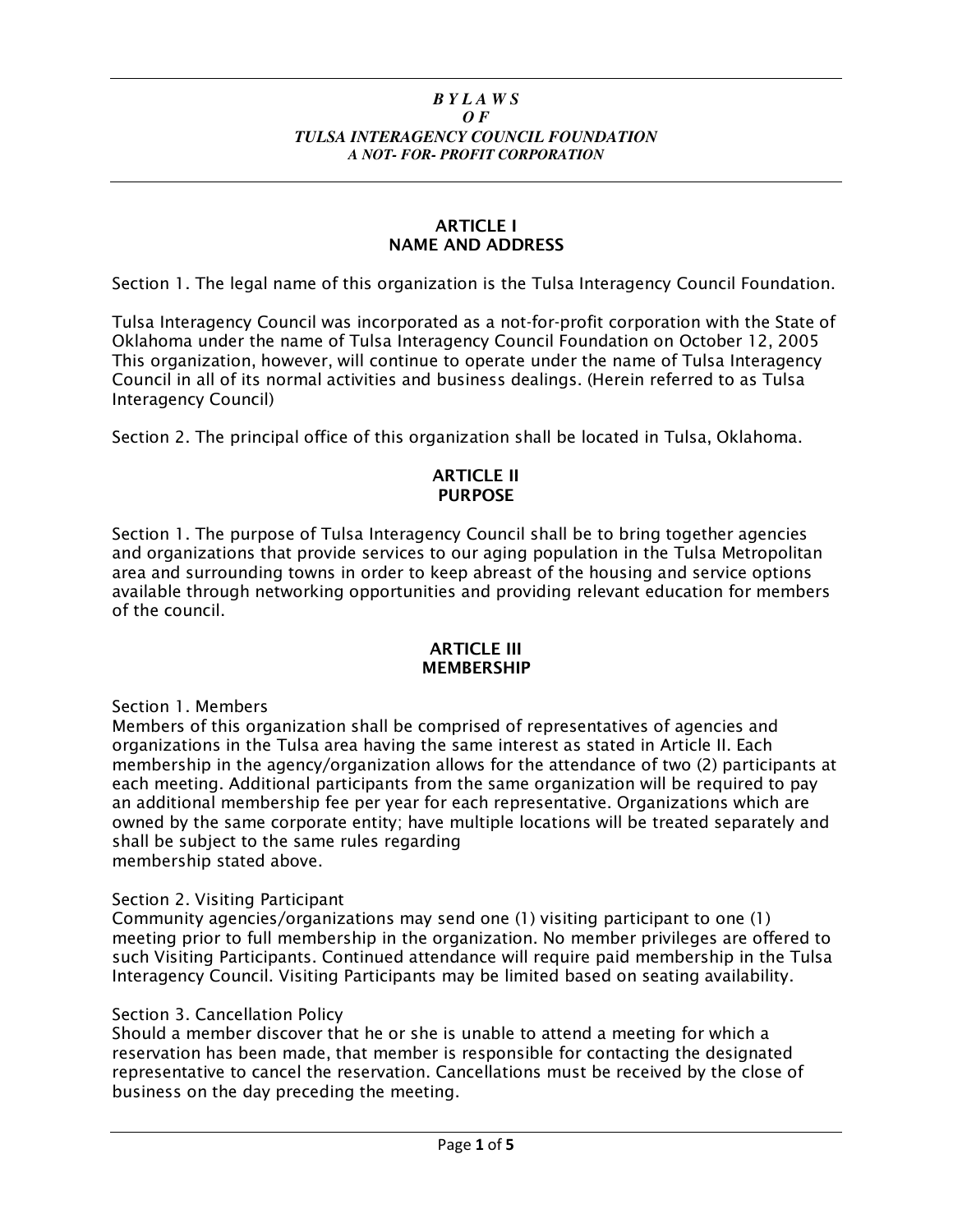Section 4. Dues

The Board of Directors shall set dues for members from time to time. Membership dues periods will be based on the month organizations remit their dues for membership.

Section 5. Voting Privileges

Each member in good standing shall have one (1) vote at any meeting of the membership and no class of membership shall have a preference or right over any other.

## ARTICLE IV BOARD OF DIRECTORS

Section 1. Board of Directors

A Board of Directors shall manage the business and affairs of the organization. The Board shall determine the policies of the organization or changes therein within the limits of the Bylaws; shall actively pursue its purposes; and shall have discretion for the disbursement of its funds. It may adopt such rules and regulations, as needed, for the conduct of the organization.

The number of members of the Board shall be no less than eight (8) and no more than eleven (11) members.

Section 2. Executive Committee of the Board of Directors

The Executive Committee shall consist of the elected officers of the organization which shall be President, Vice President, Corresponding Secretary, Recording Secretary, Treasurer I and Treasurer II. The Executive Committee may appoint up to three (3) additional voting board members to act in an advisory capacity regarding the affairs of the organization.

# Section 3. Duties of Officers

President:

A. Chairperson of the Board of Directors.

B.Preside at all meetings of the Board and the general membership.

- C. Be an ex-officio member of all committees.
- D. Perform all the duties usually pertaining to the office of the President.

Vice President:

- A. Preside at all meetings of the Board of Directors and general membership in the absence of the President.
- B.Responsible for scheduling monthly meeting member hosts, meeting locations and
- C. programs as well as special events for each Board year.

D. Perform all the duties usually pertaining to the office of Vice President.

Corresponding Secretary:

A. Preside at meetings of the Board and general membership in the absence of the President and Vice-President.

B.Give notice of all meetings and events to the membership.

Recording Secretary:

A. Preside at meetings of the Board and general membership in the absence of the President, Vice-President and Corresponding Secretary.

B.Handle all necessary correspondence of the organization.

- C. Keep minutes of all Board meetings and distribute these to all Board members prior to the next Board meeting.
- D. Keep a copy of all minutes in a permanent file and pass it on to the Secretary Elect.

Treasurer I:

A. Be custodian of all funds of the organization.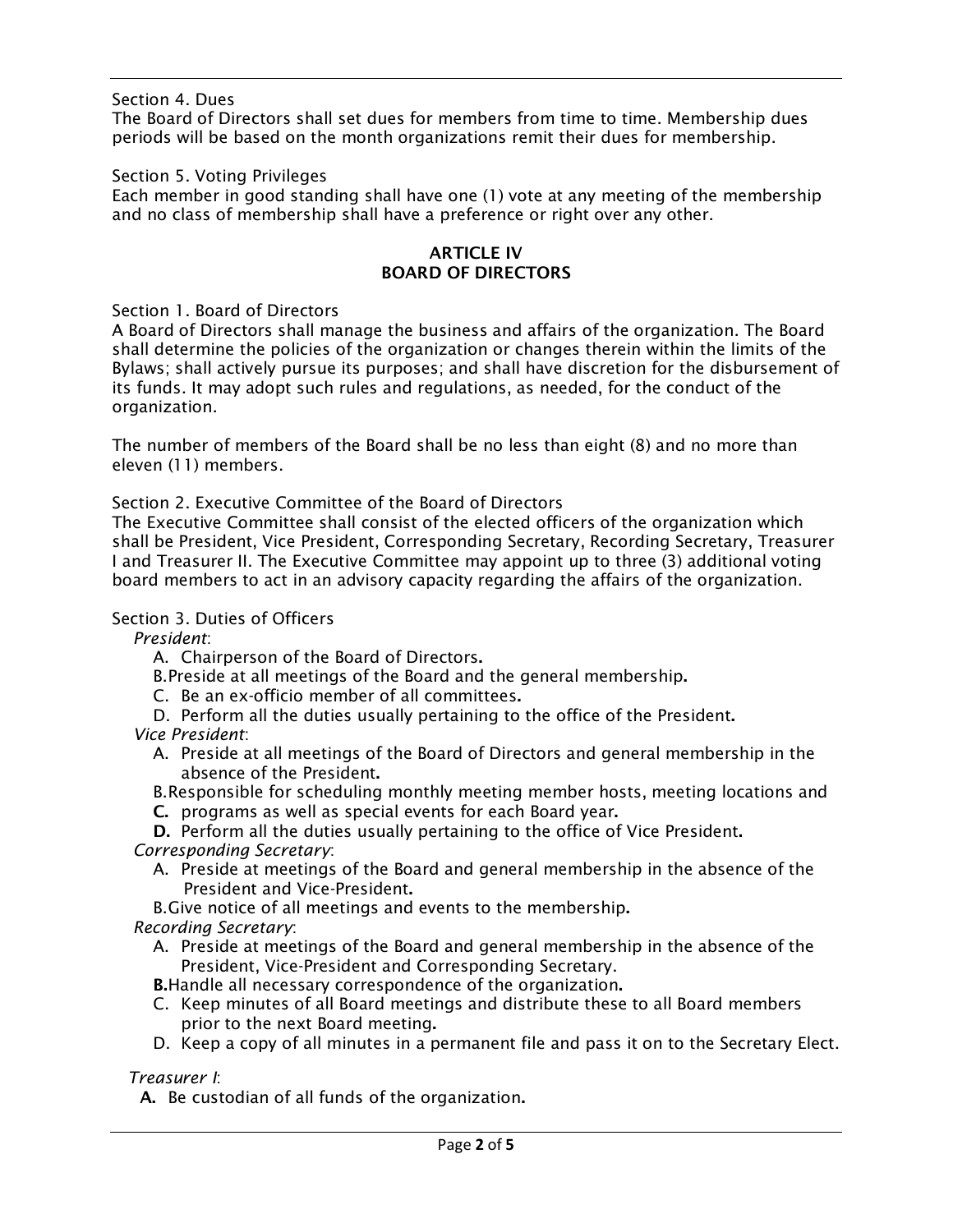B. In conjunction with Treasurer II, keep a record of the accounts of the organization;

- C. deposit all monies in a bank designated by the Executive Committee, subject to
- D. withdrawal for authorized purposes; and make payments in accordance with the
- E. budget.
- F. Report on the financial condition of Tulsa Interagency Council at regular meetings of
- G. the Board of Directors and to the general membership at the Annual Membership H. Meeting.
- I. With the President, arrange for an audit of the accounts by the Finance/Audit
- J. Committee or an accounting professional at the end of each calendar year Treasurer II:
	- A. Work with Treasurer I to insure that all accounting records and accounts are accurate and in good order.

# Member(s) at Large:

A. Act as a greeter and guide attendees through the registration process for meetings and special events.

Section 4. Terms

- A. President 2 years
- B. Vice President 2 years
- C. Corresponding Secretary 2 years
- D. Recording Secretary 2 years
- E. Treasurer I 2 years
- F. Treasurer II
- G. Member at Large 2 years
- H. Immediate Past President 2 years

# Section 5. Vacancy of the Board

In the event of a vacancy, the Board of Directors may elect a successor to fill the position for the unexpired portion of the term.

# Section 6. Board Member Compensation

Directors of the organization shall not receive any compensation for their services; however, the Board may authorize reimbursement of expenses incurred in the performance of their duties.

# Section 7. Informal Action by the Board

Unless otherwise restricted by the Articles of Incorporation or these Bylaws, any action required or permitted to be taken by the Board may be accomplished without a meeting if a quorum of the Board members (Article VII) consent in writing through fax, mail, or by electronic mail to the adoption of a resolution authorizing the action. The resolution and the written consents thereto by the directors shall be filed with the minutes of proceedings of the Board.

#### ARTICLE V **ELECTIONS**

Section 1. The officers shall be elected by the membership at the November meeting from a slate of candidates recommended by the Nominating Committee chaired by the Immediate Past President. Additional nominations may be recognized from the floor. One (1) Member at Large will also be elected at this time, using the process outlined in the foregoing statement. The President may also select one (1) Member at Large each year at his or her discretion.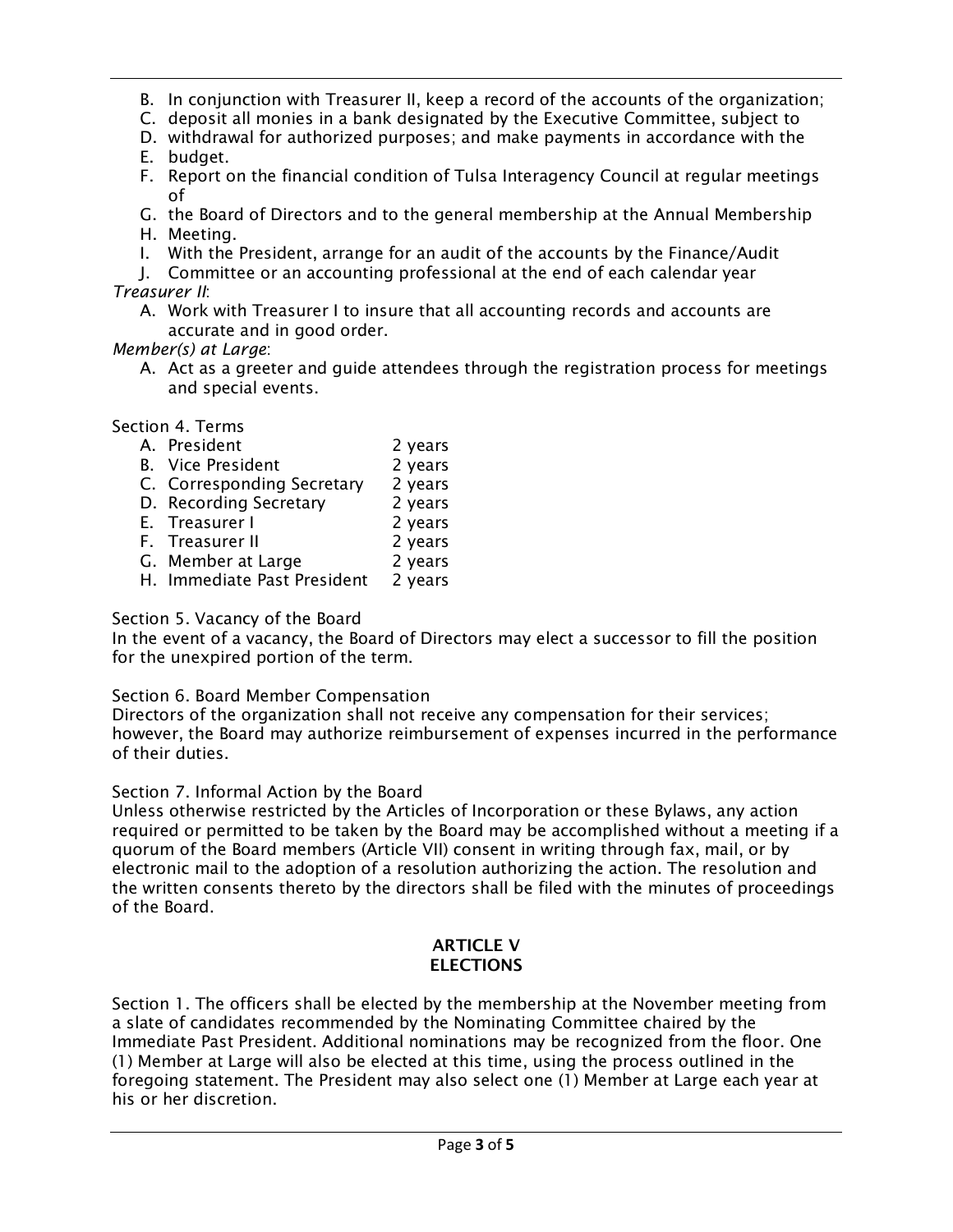Section 2. Officers shall take office in January of the following year and shall serve their term as outlined in the Board of Directors section of Article IV, Sec 4 or until his or her successor is duly elected. Officers will be eligible to serve additional terms if re-elected.

## ARTICLE VI **COMMITTEES**

Section 1. Committees

The Board of Directors shall determine the size of committees, establish their terms of existence (Standing or ad hoc) and appoint the chairperson and members. Non-Board members may serve on committees.

The Standing Committees shall be as follows:

- A. Executive Committee
- B. Annual Programs Charitable and Scholarship
- C. Directory and Website
- D. Membership and Events

### ARTICLE VII MEETINGS AND QUORUMS

Section 1. Meetings & Quorums

A. Meetings of the Board of Directors shall be held monthly for the purpose of receiving reports and transacting organizational business. Seven (7) members of the Board of Directors present at a regular board meeting shall constitute a quorum.

B. Meetings of the membership shall be held monthly and will be open to all interested persons, but voting will be limited to eligible members. The members present at a regular meeting shall constitute a quorum.

C. An Annual Membership meeting will be scheduled in January of each year. Treasurer I shall present the previous year's financial report and the current year's budget previously approved by the Board of Directors.

### ARTICLE VIII **FINANCE**

Section 1. Fiscal Year The fiscal year shall be the calendar year. January  $1_{st}$  through December 31 $_{st}$ .

Section 2. Proceeds from Dues and Events

All proceeds from funds received for dues and events shall be expended only for purposes approved by the Board of Directors.

## ARTICLE IX ANNUAL PROGRAMS

Section 1. Gifts to Charitable Organizations

Tulsa Interagency Council may make an annual contribution of cash and/or gifts-in kind to at least one (1) nonprofit group which is deemed to be worthy. The Board of Directors shall choose one or more prospective recipients whose names will be at the recommendation of the board.